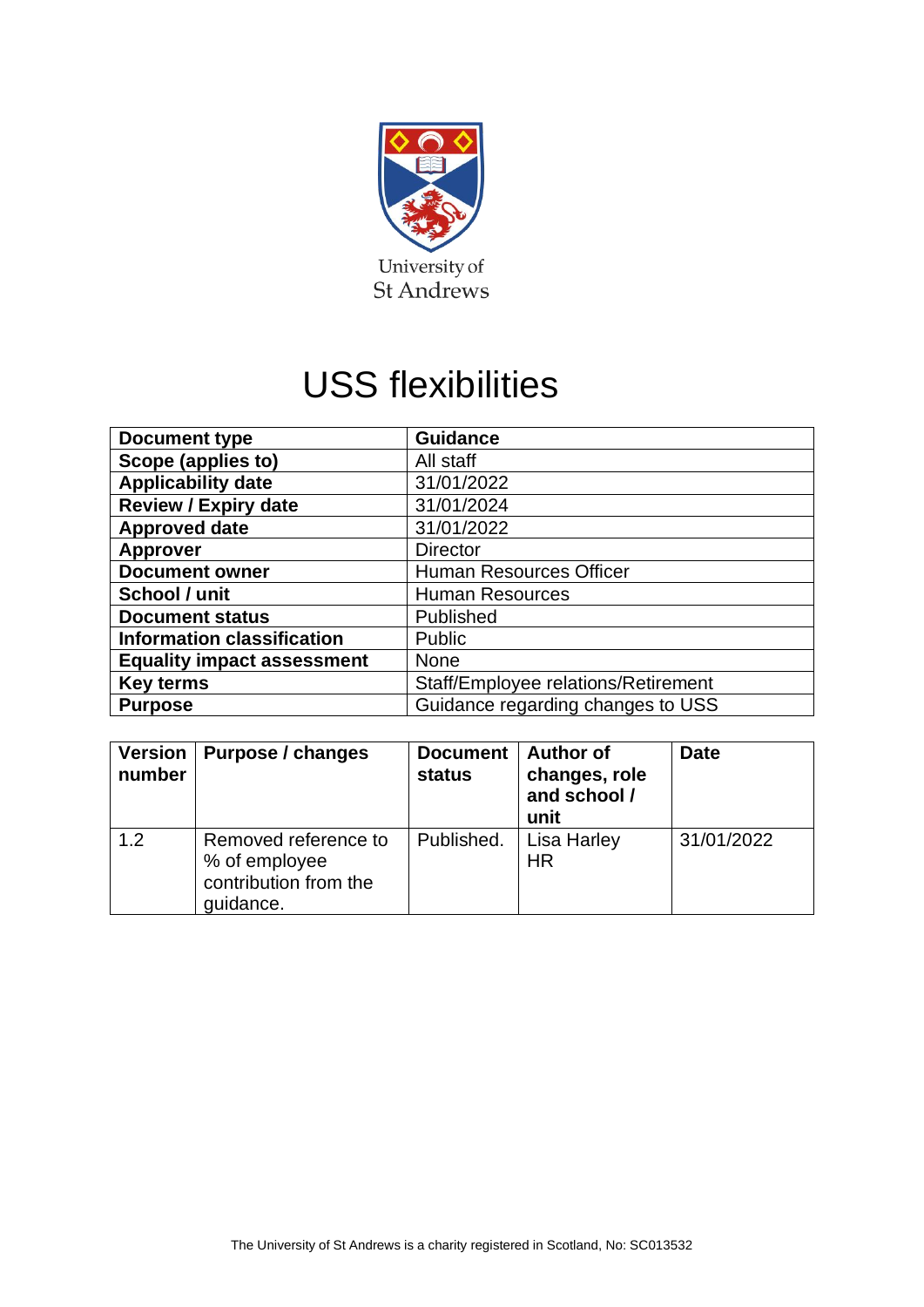#### **Table of contents**

| $\mathbf{1}$ . | Introduction                        | 3              |
|----------------|-------------------------------------|----------------|
| 2.             | <b>Protections and Remuneration</b> | 3              |
| 3.             | Considerations                      | $\overline{4}$ |
| 4.             | <b>Additional Information</b>       | 5              |
|                |                                     |                |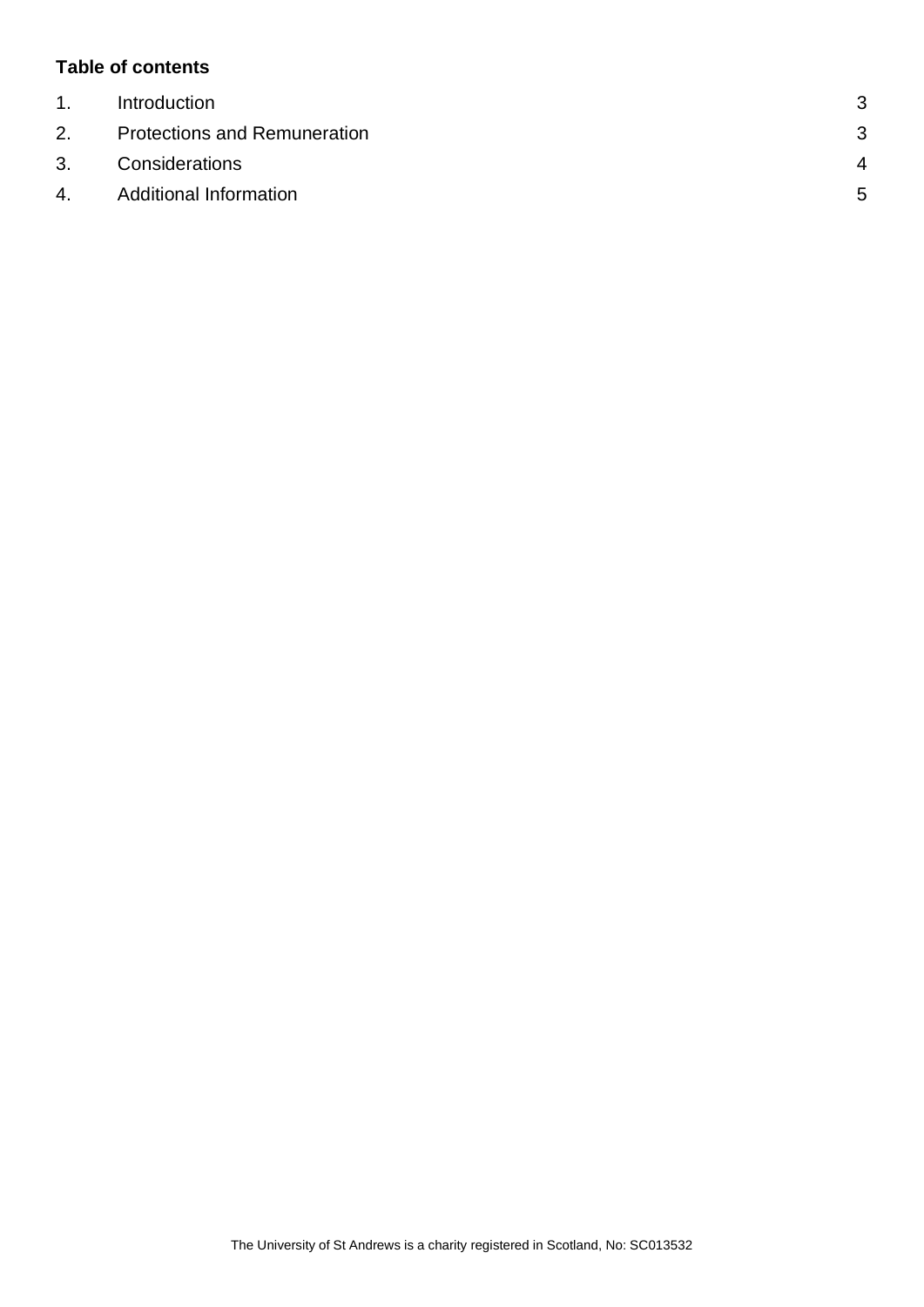#### <span id="page-2-0"></span>**1. Introduction**

- 1.1 This policy came into effect on 6 April 2016 in recognition of the changes announced in the 2015 Budget regarding the reduction of the Lifetime Allowance (LTA), and changes to the Annual Allowance (AA). As part of the changes, the LTA reduced to £1m and the HMRC and USS introduced protections to assist individuals.
- 1.2 The University recognises that some individuals may need to take action however independent financial advice should always be taken in the first instance.

## <span id="page-2-1"></span>**2. Protections and Remuneration**

#### **2.1 Fixed Protection 2016**

- 2.1.1 If an individual has contacted HMRC and successfully applied for fixed protection, HMRC will have given the individual protection of £1.25m as a LTA, providing the individual ceases building up any further pension benefits after 5 April 2016. Although individuals will cease accruing benefits in the USS Pension Scheme because they have opted out of USS, individuals have the choice whether they make a contribution to USS each month to ensure cover remains in place for life assurance and incapacity. This is equivalent to 2.5% of salary. If the individual elects not to pay the 2.5% contribution, then the individual will no longer be covered for life assurance or incapacity cover whilst they remain in employment.
- 2.1.2 If HMRC approves Fixed Protection 2016 for an individual, the University will pay an additional 12% of salary each month to compensate that individual who no longer benefits from employer contributions towards their USS benefits.

#### **2.2 Individual Protection 2016**

- 2.2.1 HMRC will provide individuals with their own personal LTA equivalent to their LTA of their benefits as at 5 April 2016, on the condition their LTA is above £1m and below £1.25m. Individuals can choose whether to continue to contribute to USS or cease their contributions, once protection is in place. Individuals should note that any benefits above their LTA will be subject to a tax charge.
- 2.2.2 If the individual elects to continue to contribute to USS then there will be no change to the employer contribution rate.
- 2.2.3 If the individual elects to cease contributing to USS once Individual Protection has been approved, then an Enhanced Opt Out form must be submitted as well as proof of Individual Protection. If the individual wishes to remain covered for life assurance and incapacity cover, even though they are not accruing any additional benefits in USS, then a contribution of 2.5% will be deducted from their salary.
- 2.2.4 If the individual opts out of USS after obtaining Individual Protection 2016, the University will pay an additional 12% of salary each month to compensate that individual who no longer benefits from employer contributions towards their USS benefits.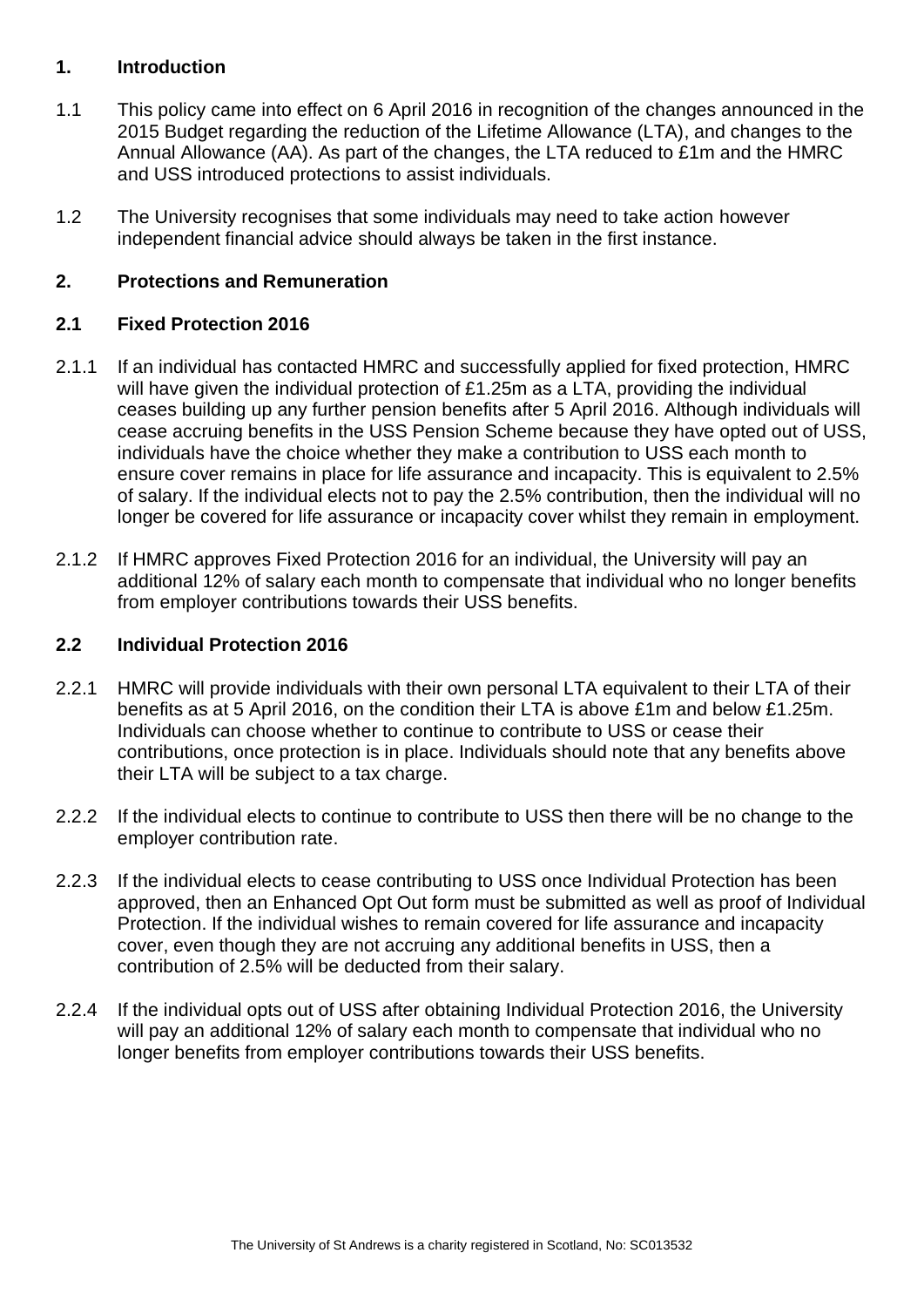## **2.3 Protections implemented by USS**

## **2.3.1 Enhanced Opt Out**

- Enhanced Opt Out is available through USS for individuals who are either approaching the LTA or have exceeded their LTA. Through Enhanced Opt Out, individuals will cease accruing benefits in USS, but will be required to contribute 2.5% each month to ensure they remain covered for life assurance and incapacity cover. It should be noted that if the Enhanced Opt Out is cancelled at any time, then it cannot be reinstated in the future.
- If the individual applies for Enhanced Opt Out with USS from April 2016, the University has agreed to pay an additional 12% of salary each month to compensate that individual who no longer benefits from the 18% employer contributions towards their USS benefits.

## **2.3.2 Voluntary Salary Cap (VSC)**

- From October 2016 USS have introduced a Voluntary Salary Cap (VSC) option. The VSC allows individuals to cap the future accrual of pension benefits in the Scheme by setting a salary cap which is below their annual salary, but above the salary threshold set by USS.
- As part of the restructure with USS, the Scheme now provides both defined benefits (DB) and defined contributions (DC) sections for individuals.
- Individuals will receive DB from USS in the form of the USS Income Builder up to the salary threshold. If individual salaries are above the salary threshold, individuals will have benefits in both the USS Income Builder (DB) and the USS Investment Builder (DC).
- If the individual applies for a VSC, contributions will be deducted as normal, up to the VSC. For salary above the VSC, the individual can elect to either contribute the 2.5% on salary above the cap to ensure life assurance and incapacity cover is based on their full annual salary or have their life assurance and incapacity based on the VSC.
- If the individual applies for a VSC, the University has agreed to pay an additional 12% of salary each month on salary above the VSC. This is to compensate individuals who have a taken out a VSC.

## <span id="page-3-0"></span>**3. Considerations**

- 3.1 It should be noted that:
	- The responsibility for keeping track of pension benefits in relation to the LTA falls on the individual and not the employer or pension provider.
	- It is also the individual's responsibility to manage their own allowance and tax position.
	- No more than one change to an individual's USS arrangements in each 12 month period is permitted unless there is a significant change by HMRC or USS. Any application to change must be made in March each year, ahead of the new Tax and Scheme year, which commences on 6 April each year.